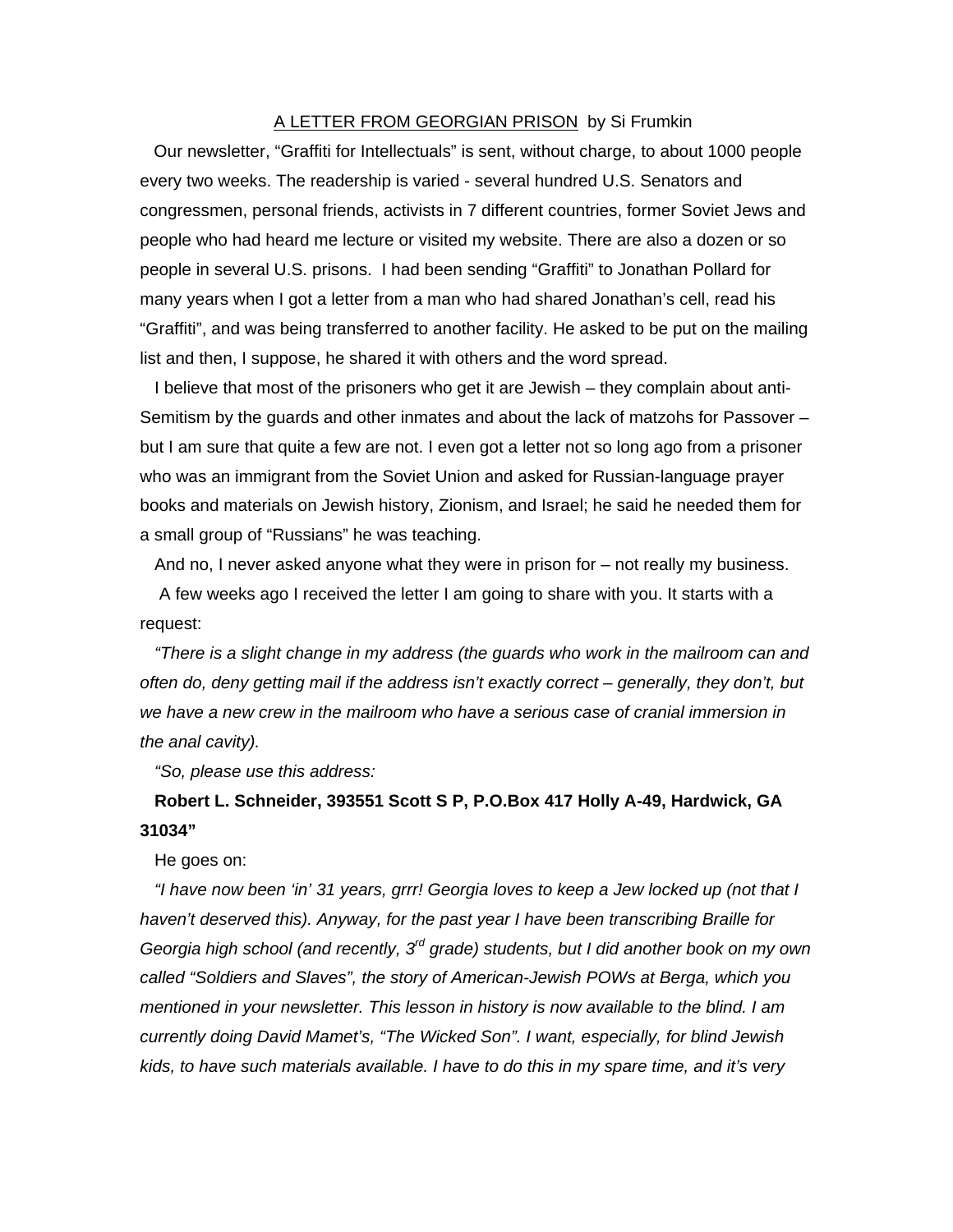*time-consuming, but who else will fill this need? Do you have any books to suggest for me to Braille?* 

*"B'shalom, Robert L. Schneider"* 

I wrote back to Mr. Schneider suggesting that he consider Dennis Prager's books, "Nine Questions People Ask About Judaism" and his study of reasons for anti-Semitism, "Why the Jews?"

I wrote that if these books were not available in the prison library, I would send them to him. I also asked if he would allow me to distribute his address and ask people to correspond.

I got his response less than a week later. He thanks me for writing, tells me that he enjoys getting the "Graffiti" and then, "*…Rest assured that our 'library' not only does not have these books, but would choke on their pork chop sandwiches at the suggestion of their inclusion. So, I would gratefully accept them and will put them in my queue to Braille.* 

*"Friday I finished Mamet's "The Wicked Son – Anti-Semitism and the Self-hating Jew", and this morning I started Esther Schor's "Emma Lazarus". Mrs. Sadorf of "Nextbook" was kind enough to send me these advanced readers editions. Before she did so, I had no source for Jewish literature except for the occasional accidental discovery.* 

*"Your offer to have other people correspond with me would be a monumental blessing! So, yes, you have my permission to make my name and address available as you see fit. Thank you for understanding that I would have such a need to communicate with people 'out there'".* 

Robert writes that he is one of the editors of the "Unchained", a "very cheesy" and "heavily censored" prison paper. He mentions the new warden who censored out his article on voting – "too political" – out of the most recent issue.

*"I have lived all over the world, though since 1976 all my traveling has been done in dreams, reading books and listening to others. I was very lucky to have had all those memories.* 

*"Anyway, I'm confessing that I'm a little excited at the prospect of losing some portion of my solitude through your compassionate intervention. But even if it doesn't work out that way, there's still "Graffiti".* 

And so, when you have a few minutes, write to *Robert L. Schneider* who is now in his 31st year as *393551 Scott S P.* For the foreseeable future he will be transcribing Braille,